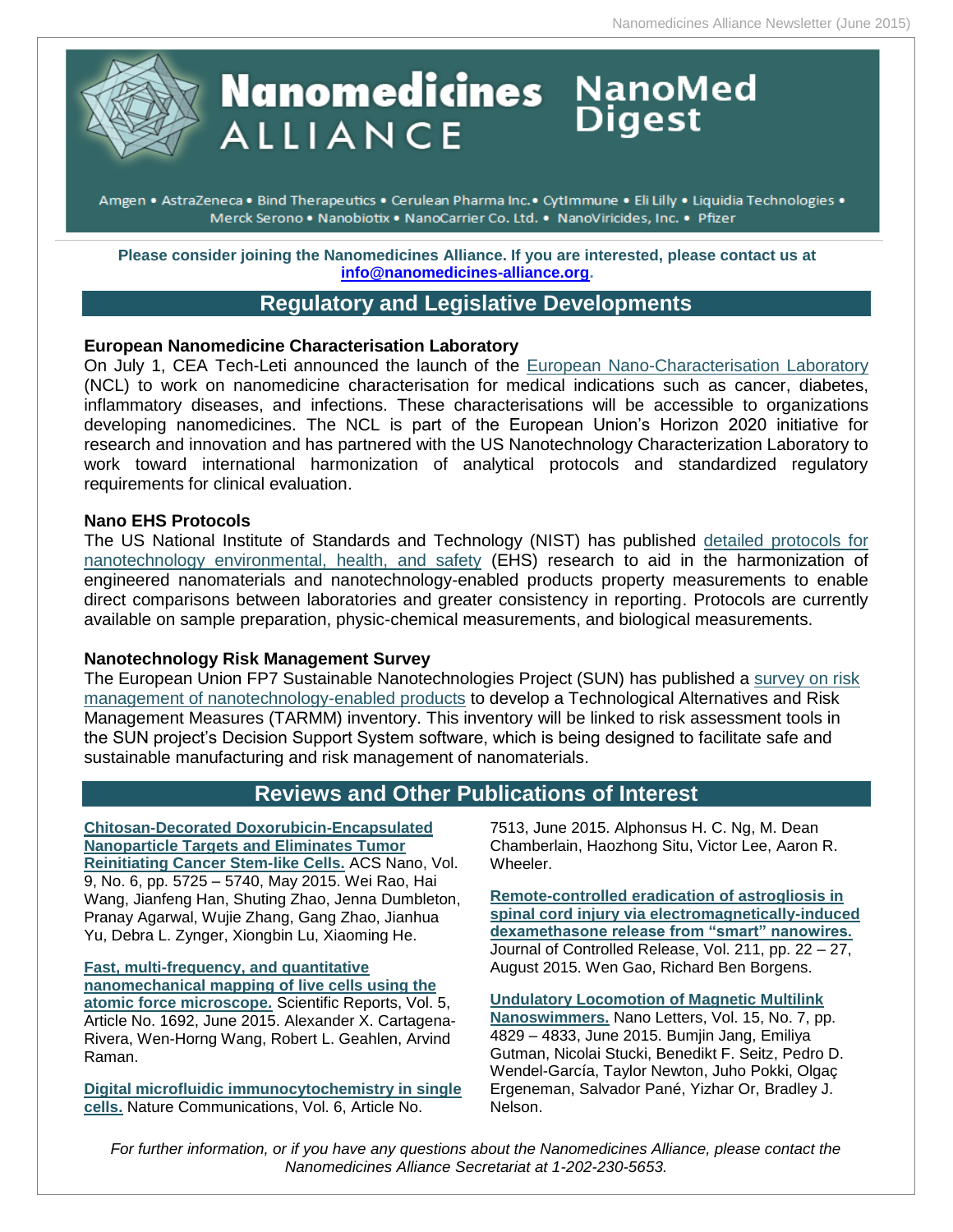#### *Nanomedicines Alliance Newsletter* **June 2015**

#### **[Tunable Luminescent Carbon Nanospheres with](http://onlinelibrary.wiley.com/doi/10.1002/smll.201500728/abstract;jsessionid=FBF55F2CED28A838A3A993B004A55B44.f01t02)  [Well-Defined Nanoscale Chemistry for](http://onlinelibrary.wiley.com/doi/10.1002/smll.201500728/abstract;jsessionid=FBF55F2CED28A838A3A993B004A55B44.f01t02)**

**[Synchronized Imaging and Therapy.](http://onlinelibrary.wiley.com/doi/10.1002/smll.201500728/abstract;jsessionid=FBF55F2CED28A838A3A993B004A55B44.f01t02)** Small, May 2015. Prabuddha Mukherjee, Santosh K. Misra, Mark C. Gryka, Huei-Huei Chang, Saumya Tiwari, William L. Wilson, John W. Scott, Rohit Bhargava, Dipanjan Pan.

**[Internal Magnetic Structure of Nanoparticles](http://onlinelibrary.wiley.com/doi/10.1002/adfm.201500405/abstract)  [Dominates Time-Dependent Relaxation Processes](http://onlinelibrary.wiley.com/doi/10.1002/adfm.201500405/abstract)  [in a Magnetic Field.](http://onlinelibrary.wiley.com/doi/10.1002/adfm.201500405/abstract)** Advanced Functional Materials, Vol. 25, Issue 27, pp. 4300 – 4311, July 2015. Cindi L. Dennis, Kathryn L. Krycka, Julie A. Borchers, Ryan D. Desautels, Johan van Lierop, Natalie F. Huls, Andrew J. Jackson, Cordula Gruettner, Robert Ivkov.

#### **[Syringe-injectable electronics.](http://www.nature.com/nnano/journal/v10/n7/full/nnano.2015.115.html)** Nature

Nanotechnology, Vol. 10, pp. 629 - 636, June 2015. Jia Liu, Tian-Ming Fu, Zengguang Cheng, Guosong Hong, Tao Zhou, Lihua Jin, Madhavi Duvvuri, Zhe Jiang, Peter Kruskal, Chong Xie, Zhigang Suo, Ying Fang, Charles M. Lieber.

#### **[Use of Autoantigen-Loaded Phosphatidylserine-](http://journals.plos.org/plosone/article?id=10.1371/journal.pone.0127057)[Liposomes to Arrest Autoimmunity in Type 1](http://journals.plos.org/plosone/article?id=10.1371/journal.pone.0127057)**

**[Diabetes.](http://journals.plos.org/plosone/article?id=10.1371/journal.pone.0127057)** PLOS One, June 2015. Irma Pujol-Autonell, Arnau Serracant-Prat, Mary Cano-Sarabia, Rosa M. Ampudia, Silvia Rodriguez-Fernandez, Alex Sanchez, Cristina Izquierdo, Thomas Stratmann, Manuel Puig-Domingo, Daniel Maspoch, Joan Verdaguer, Marta Vives-Pi.

#### **[All-nanophotonic NEMS biosensor on a chip.](http://www.nature.com/srep/2015/150604/srep10968/full/srep10968.html)**

Scientific Reports, Vol. 5, Article No. 10968, June 2015. Dmitry Yu. Fedyanin, Yury V. Stebunov.

# **[Graphene coatings for chemotherapy: avoiding](http://iopscience.iop.org/2053-1583/2/2/025004/)**

**[silver-mediated degradation.](http://iopscience.iop.org/2053-1583/2/2/025004/)** 2D Materials, Issue 2, June 2015. Federico Mazzola, Thuat Trinh, Simon Cooil, Elise Ramleth Østli, Kristin Høydalsvik, Eirik Torbjørn Bakken Skjønsfjell, Signe Kjelstrup, Alexei Preobrajenski, Attilio A Cafolla, D Andrew Evans, Dag W Breiby, Justin W Wells.

**[Detection of pathological biomarkers in human](http://stm.sciencemag.org/content/7/289/289ra83)  [clinical samples via amplifying genetic switches](http://stm.sciencemag.org/content/7/289/289ra83)  [and logic gates.](http://stm.sciencemag.org/content/7/289/289ra83)** Science Translational Medicine, May 2015. Alexis Courbet, Drew Endy, Eric Renard, Franck Molina, Jérôme Bonnet.

**[Dynamic polymer systems with self-regulated](http://www.nature.com/nmat/journal/vaop/ncurrent/full/nmat4325.html)  [secretion for the control of surface properties and](http://www.nature.com/nmat/journal/vaop/ncurrent/full/nmat4325.html)  [material healing.](http://www.nature.com/nmat/journal/vaop/ncurrent/full/nmat4325.html)** Nature Materials, June 2015. Jiaxi Cui, Daniel Daniel, Alison Grinthal, Kaixiang Lin, Joanna Aizenberg.

**[The interaction of carbon nanotubes with an in](http://www.sciencedirect.com/science/article/pii/S0142961215002136)  [vitro blood-brain barrier model and mouse brain in](http://www.sciencedirect.com/science/article/pii/S0142961215002136)  [vivo.](http://www.sciencedirect.com/science/article/pii/S0142961215002136)** Biomaterials, Vol. 53, pp. 437 – 452, June 2015. Houmam Kafa, Julie Tzu-Wen Wang, Noelia Rubio, Kerrie Venner, Glenn Anderson, Elzbieta Pach, Belén Ballesteros, Jane E. Preston, N. Joan Abbott, Khuloud T. Al-Jamal.

**[Silver nanoparticles: synthesis, properties, and](http://www.sciencedirect.com/science/article/pii/S1359644614004681)  [therapeutic applications.](http://www.sciencedirect.com/science/article/pii/S1359644614004681)** Drug Discovery Today, Vol. 20, Issue 5, pp. 595 – 601, May 2015. Liuya Wei, Jingran Lu, Huizhong Xu, Atish Patel, Zhe-Sheng Chen, Guofang Chen.

#### **Conferences and Workshops**

#### **[Trends in Nanotechnology 2015,](http://www.tntconf.org/2015/index.php?conf=15) 7 – 11**

**September 2015, Toulouse, France Toxicity** Modeling Nanobiotechnologies

**[AAPS Workshop on Challenges in the](http://www.aaps.org/CDP/)  [Assessment of Similarity or Equivalence of \(Non\)](http://www.aaps.org/CDP/)  [Biological Complex Drug Products,](http://www.aaps.org/CDP/) 28 - 29 September 2015, Baltimore, MD Nanomedicines Generics** 

#### **[NANOSMAT Conference,](http://www.nanosmat-conference.com/default.asp) 13 – 16 September**

**2015, Manchester, UK Nanomaterials Nanomedicines** Nanobiotechnology

#### **[FDA/PQRI Conference on Advancing Product](http://www.pqri.org/Preliminary%20Program.2nd%20FDA.PQRI%20Conference.pdf)**

**[Quality,](http://www.pqri.org/Preliminary%20Program.2nd%20FDA.PQRI%20Conference.pdf) 5 – 7 October 2015, Bethesda, MD** Risk management and quality assurance Product development Emerging regulatory topics Regulatory submission, assessment, and inspection

#### **[The 5th International Conference on](http://www.3m-nano.org/2015/main/index.asp)  [Manipulation, Manufacturing and Measurement](http://www.3m-nano.org/2015/main/index.asp)**

**[on the Nanoscale,](http://www.3m-nano.org/2015/main/index.asp) 5 – 9 October 2015,** 

#### **Changchun, China**

Nanoscale imaging **Nanorobotics** 

#### **[ETP Nanomedicine Annual Event,](http://www.etp-nanomedicine.eu/public/news-events/events/etpn-annual-event-2015/etp-nanomedicine-annual-event-2015) 12 – 14**

**October 2015, Dublin, Ireland** Nanomedicinal success in FP7 Nanomedical ecosystem Regenerative medicine and biomaterials

*For further information, or if you have any questions about the Nanomedicines Alliance, please contact the Nanomedicines Alliance Secretariat at 1-202-230-5653.*